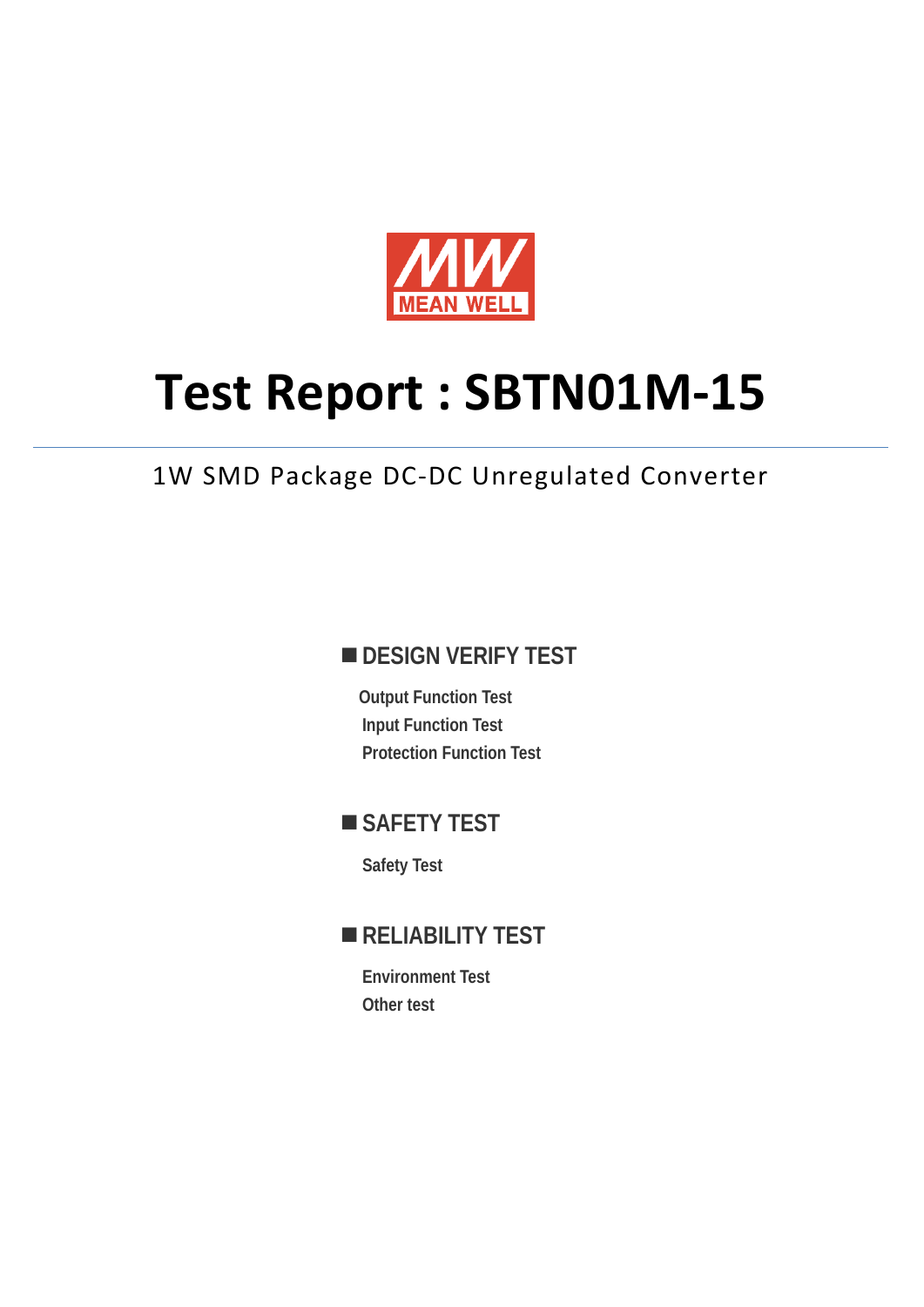

## **DESIGN VERIFY TEST**

### **OUTPUT FUNCTION TEST**

| <b>NO</b>      | <b>TEST ITEM</b>          | <b>SPECICATION</b>     | <b>TEST CONDITION</b>                                       | <b>RESULT</b>        | <b>VERDICT</b> |
|----------------|---------------------------|------------------------|-------------------------------------------------------------|----------------------|----------------|
|                | <b>VOLTAGE ACCURACY</b>   | $-2\%$ $-+2\%$         | I/P:24VDC<br>O/P:FULL LOAD<br>Ta:25 $°C$                    | $-0.09%$             | P              |
| $\overline{2}$ | <b>RIPPLE &amp; NOISE</b> | 75mVp-p (Max)          | I/P:12VDC<br>O/P:FULL LOAD<br>Ta: $25^{\circ}$ C            | 35mVp-p              | P              |
| 3              | LINE REGULATION           | $-12\% - 12\%$ (Max)   | I/P:10.8VDC ~13.2VDC<br>O/P:FULL LOAD<br>Ta: $25^{\circ}$ C | $-10.62\% - 10.58\%$ | P              |
| $\overline{4}$ | <b>LOAD REGULATION</b>    | $-8\% \sim +8\%$ (Max) | I/P:12VDCC<br>O/P:FULL ~MIN LOAD<br>Ta: $25^{\circ}$ C      | $-1.23 - 1.35%$      | P              |

#### **INPUT FUNCTION TEST**

| <b>NO</b> | <b>TEST ITEM</b>  | <b>SPECICATION</b>              | <b>TEST CONDITION</b>                           | <b>RESULT</b>             | <b>VERDICT</b> |
|-----------|-------------------|---------------------------------|-------------------------------------------------|---------------------------|----------------|
|           | <b>EFFICIENCY</b> | 83%                             | IP:12VDC<br>O/P:FULL LOAD<br>Ta: $25^{\circ}$ C | 83.91%                    |                |
|           | <b>DC CURRENT</b> | 102mA FULL LOAD<br>12mA NO LOAD | IP:12VDC<br>O/P:FULL LOAD<br>Ta: $25^{\circ}$ C | 99 <sub>m</sub> A<br>12mA |                |

#### **PROTECTION FUNCTION TEST**

| <b>NO</b> | TEST ITEM        | <b>SPECICATION</b> | <b>TEST CONDITION</b>                              | <b>RESULT</b>    | <b>VERDICT</b> |
|-----------|------------------|--------------------|----------------------------------------------------|------------------|----------------|
|           | SHORT PROTECTION | <b>MOMENTARY</b>   | I/P:13.2VDC<br>O/P:FULL LOAD<br>Ta: $25^{\circ}$ C | <b>MOMENTARY</b> |                |

# **SAFETY TEST**

#### **SAFETY TEST**

| <b>NO</b> | <b>TEST ITEM</b>            | <b>SPECICATION</b>           | <b>TEST CONDITION</b>                     | <b>RESULT</b>                          | <b>VERDICT</b> |
|-----------|-----------------------------|------------------------------|-------------------------------------------|----------------------------------------|----------------|
|           | WITHSTAND VOLTAGE           | I/P-O/P:1.5KVDC/min          | I/P-O/P:1.5KVDC/min<br>Ta: $25^{\circ}$ C | I/P-O/P:0.02mA<br>NO DAMAGE            |                |
|           | <b>ISOLATION RESISTANCE</b> | I/P-O/P:500VDC>100M $\Omega$ | $I/P$ -O/P:500VDC<br>Ta: $25^{\circ}$ C   | $I/P$ -O/P:>100M $\Omega$<br>NO DAMAGE |                |